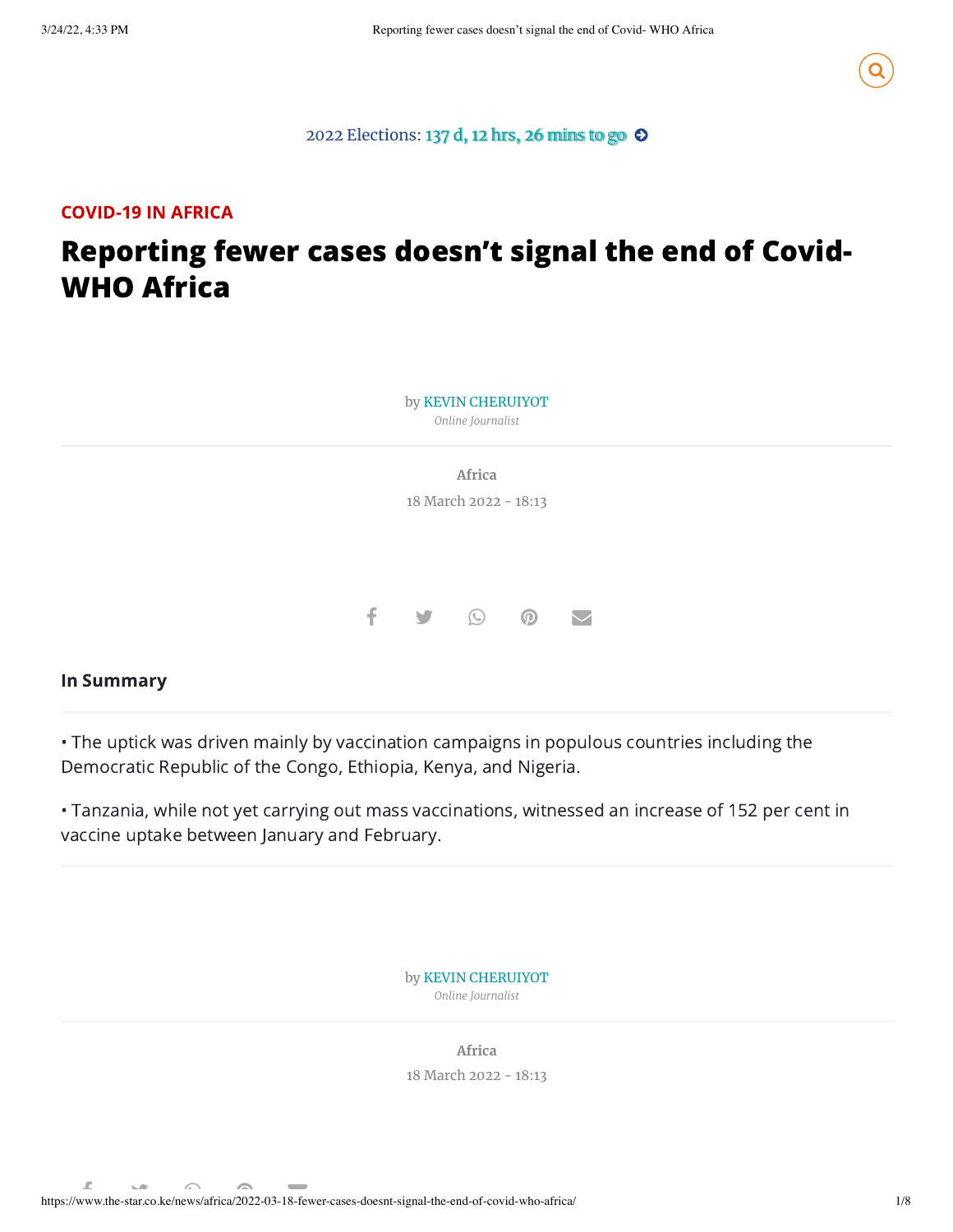

## 2022 [Elections:](https://lh3.googleusercontent.com/rh_BFRZN3OlzYjLJmb4sO-zcJM1GXQ4QmseqPWzZTBMEYi0yjyidpCu96tgWRoS9cVWnCF63fa7WYVSQje87nIBYePU2ew=s1200) 137 d, 12 hrs, 26 mins to go  $\odot$



*Dr. Matshidiso Rebecca Moeti, WHO regional director for Africa. Image: WHO AFRICA*

African Regional World Health Organisation (WHO) has said that there has been a decline in the number of new cases of coronavirus in the continent for nine straight weeks since the peak of the fourth pandemic wave in early January.

WHO Director for Africa Dr. Matshidiso Moeti said that the continent reported a 10 per cent decline in cases in the week ending on March 13 compared with the week before.

Dr. Moeti has however said that the challenge is to ensure that countries continue scaling up vaccine uptake even as the cases decline.

https://www.the-star.co.ke/news/africa/2022-03-18-fewer-cases-doesnt-signal-the-end-of-covid-who-africa/ 2/8 "Although the continent is reporting fewer and fewer cases, this does not signal the end of the pandemic. We must maximize on this opportunity to protect as many